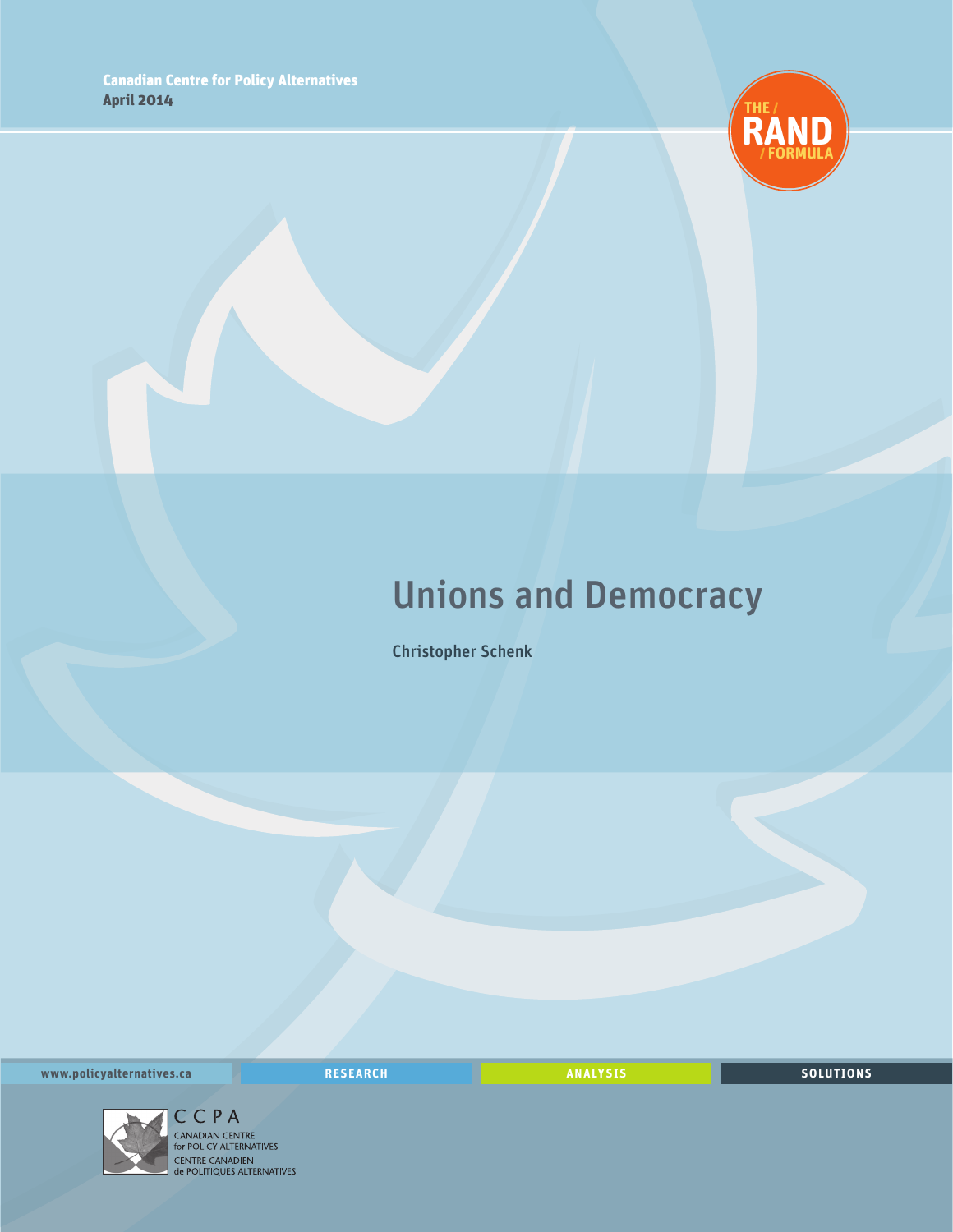

CCPA CANADIAN CENTRE<br>for POLICY ALTERNATIVES **CENTRE CANADIEN** de POLITIQUES ALTERNATIVES

### **ISBN 978-1-77125-109-9**

This report is available free of charge at www. policyalternatives.ca. Printed copies may be ordered through the CCPA National Office for \$10.

#### **Please make a donation...**

**Help us to continue to offer our publications free online.**

With your support we can continue to produce high quality research—and make sure it gets into the hands of citizens, journalists, policy makers and progressive organizations. Visit www.policyalternatives.ca or call 613-563-1341 for more information.

The opinions and recommendations in this report, and any errors, are those of the authors, and do not necessarily reflect the views of the publishers or funders of this report.



#### **About the author**

Christopher Schenk teaches at the Centre for Industrial Relations and Human Resources, University of Toronto. He is the 2012 recipient of the Sefton Award for contributions to industrial relations and a Research Associate with the Canadian Centre for Policy Alternatives

### **Acknowledgements**

The author would like to thank Jim Stanford for his assistance in editing this text.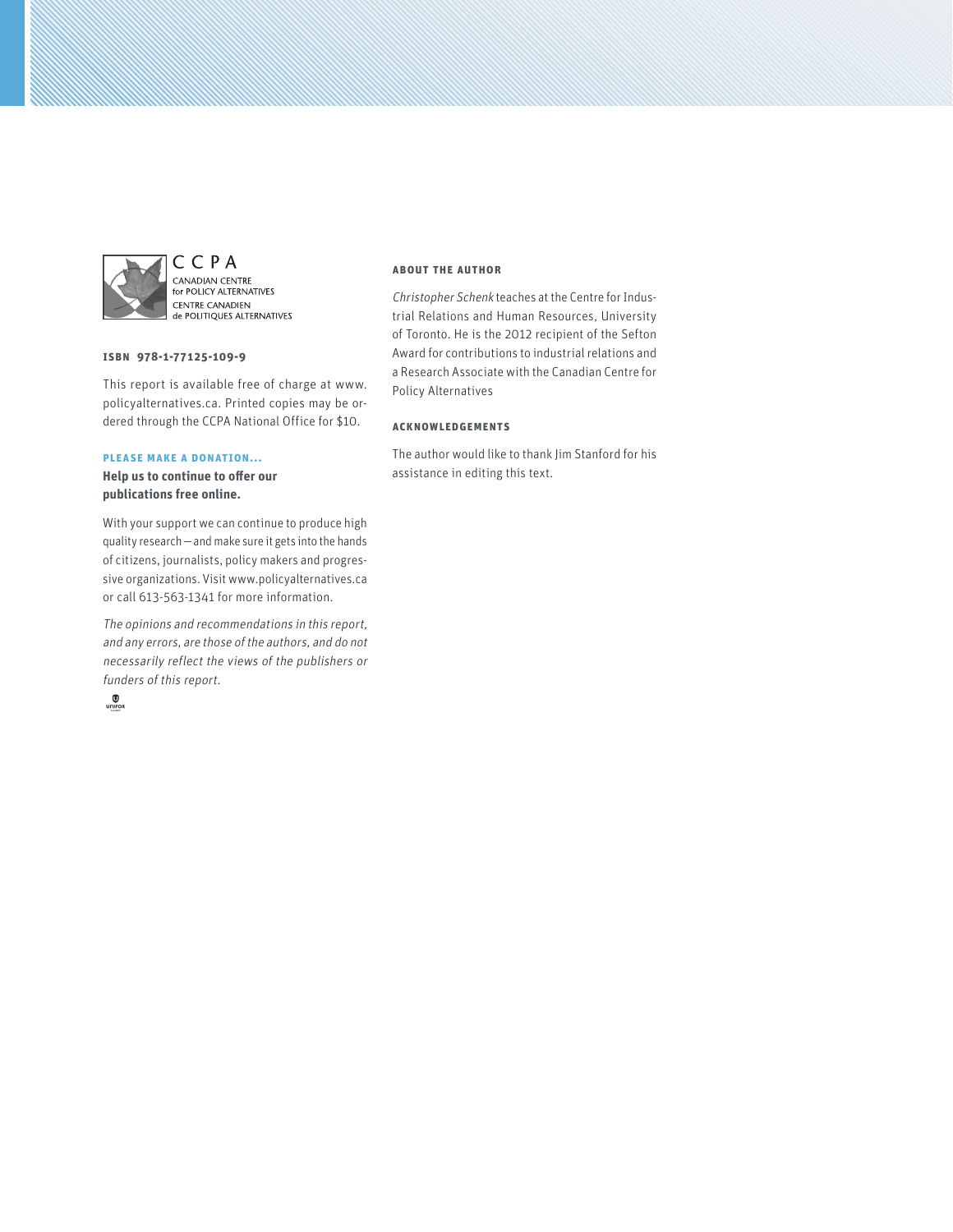- **Introduction**
- **Unions and Democracy in the Workplace**
- **Unions and Democracy in Society**
- **Inequality and Democracy**
- **Conclusion**
- **References**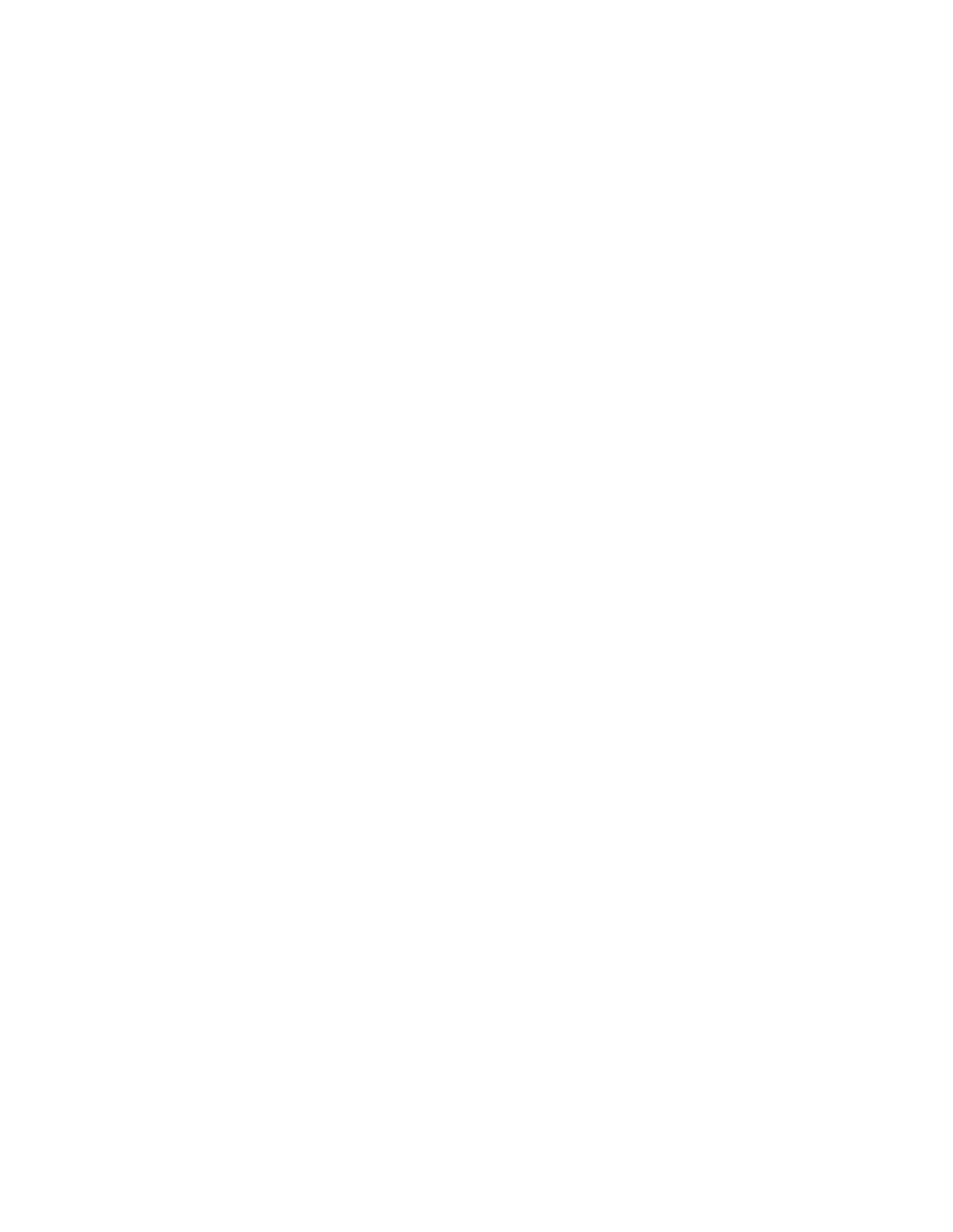# Introduction

IT IS WELL known that unions and collective bargaining allow workers to achieve gradual progress in the areas of compensation, working conditions, and other "economic" issues. But unions also play a deeper role in enhancing the level of democracy, inclusion and participation in society as a whole. This effect is experienced both within the workplace, and in broader social and democratic processes. And unions exert this positive influence both directly through their own internal activities and functions (collective bargaining, internal elections, etc.), but also indirectly through their impact on the level of inclusion, protection, and participation in society as a whole. International evidence indicates that societies with stronger unions and collective bargaining systems, also demonstrate greater degrees of equality and inclusion, and stronger democratic participation. This paper will briefly review these various dimensions of unions' positive influence on the extent and quality of democracy.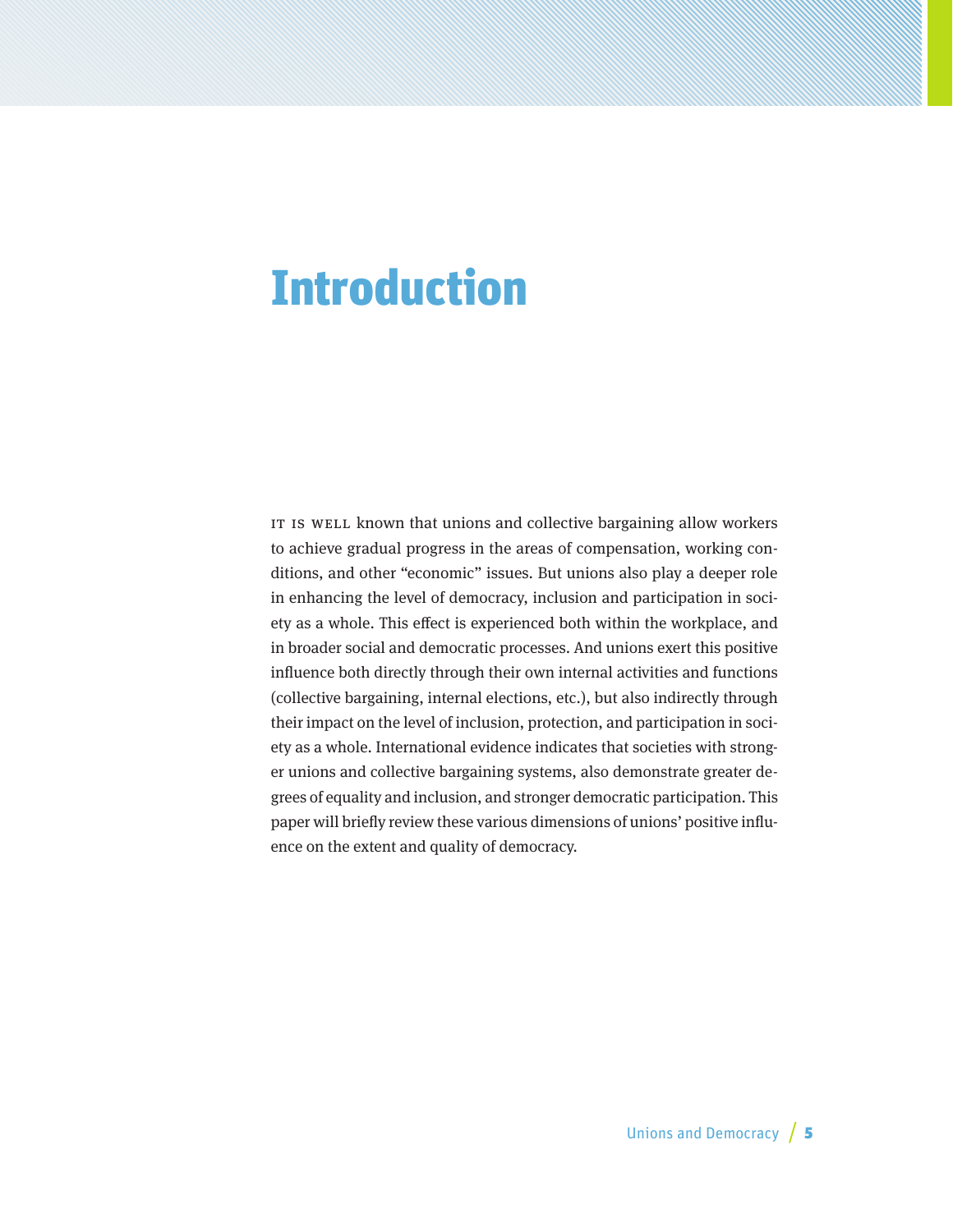# Unions and Democracy in the Workplace

Working people have two basic mechanisms for expressing dissatisfaction with their situation in the workplace. The first involves the "classic market mechanism of exit-and-entry" (Hirschman, 1971), wherein individuals exercise their freedom of choice to either accept a situation or vacate it. Just as a dissatisfied consumer can change products or service providers, a dissatisfied worker can theoretically refuse a bad job in favour of a more desirable one. In the labour market, says Hirschman, exit is synonymous with quitting, and entry with new company hires. Larger entities (such as large corporations, governments, or public agencies) can enhance this exitand-entry option by providing the ability to transfer from one department to another instead of quitting altogether.

A second mechanism is what Hirschman refers to as "voice." Voice in this situation refers to participation in a democratic process through discussion, voting, union elections and negotiation. Participation and success in these activities tends to narrow the gap between the actual and the desired situations. In both the private and public job markets, voice entails discussing or bargaining with an employer about conditions one feels need to be changed or improved, rather than quitting and going elsewhere. In today's market economy, particularly in large enterprises, trade unions are a unique vehicle for democratic voice. They represent a collective voice rather than an individual one. This is more effective for address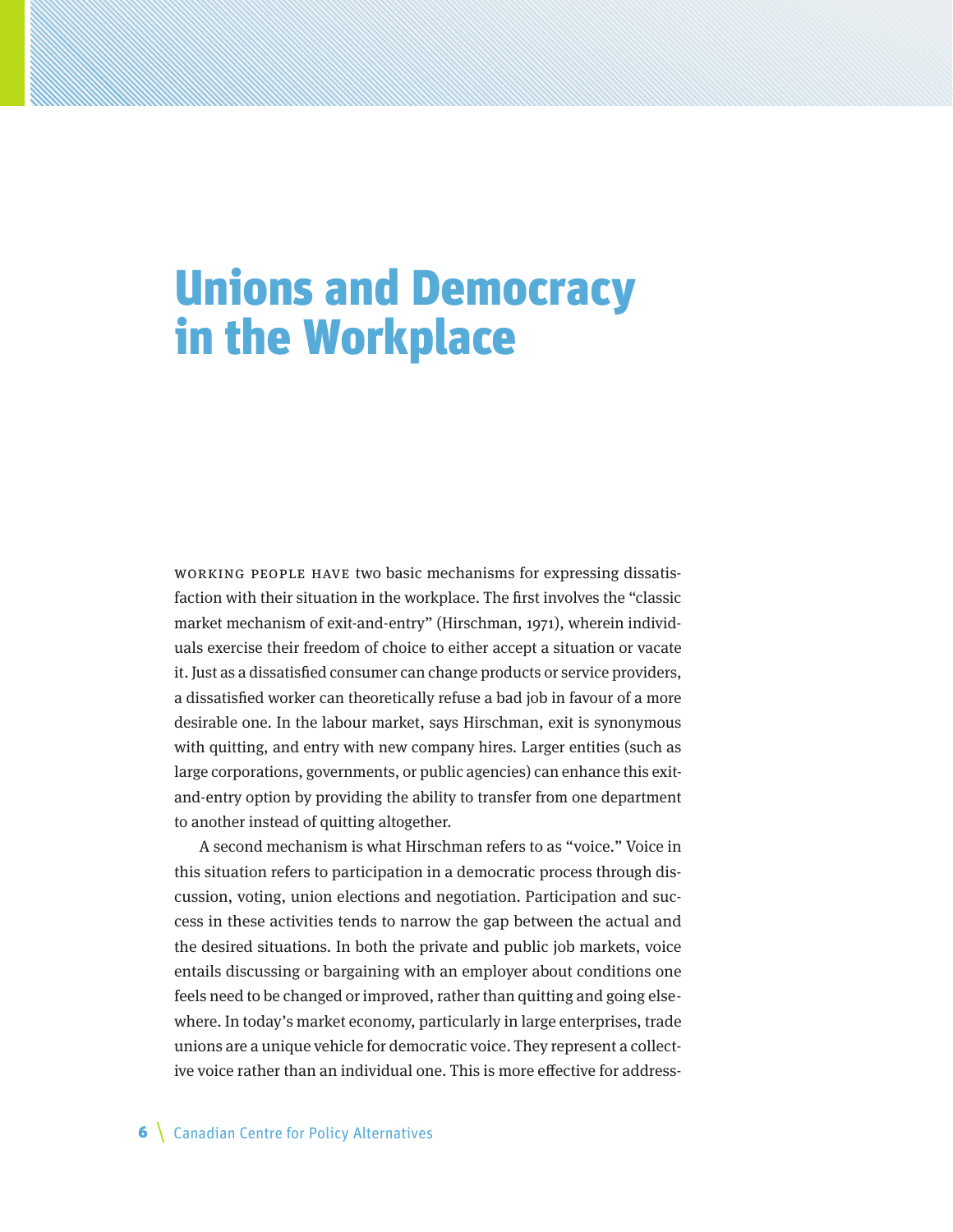ing employee concerns for several reasons. First, many workplace issues affect the whole workforce, not just one individual: such as safety conditions, pensions, the promotion process, benefits, wage levels, etc. It is more efficient for these broader concerns to be addressed through collective (rather than individual) voice, since the "cost" (procedural inconvenience, etc.) of raising the concern is now weighted against the benefits that many workers will enjoy from its successful resolution. Second, individuals often fear job loss if they speak up on their own. A collective voice (in the context of adequate job security measures) allows concerns to be raised without fear of retaliation. In addition, collective representation strengthens the position of all members and their issues by enabling a more equitable playing field, and the working of this "collective voice" is generally protected by labour law.

By enabling a collective voice unions also alter the social relations within the workplace. The essence of the employment relationship in modern industrial societies, whether in the public sector or the private sector, consists of workers selling their ability (qualifications, skill, experience) to work for payment from an employer, with the employer maintaining control over the work process and the employees' time. The employer seeks to utilize the employees' skill and ability in a manner that both produces a needed product and maximizes the profitability and/or efficiency of the operation. While the employer ultimately determines the way in which an employee's time and ability is allocated, there is necessarily some interaction between the employer and the worker. In non-union workplaces this interaction at most enables only a very limited ability by workers to respond to the employers' directives—including directives that the employee may feel are unfair or incorrect. Should solutions to these concerns not be found, the employee may decide that she or he must either live with the employer's directives or quit. Either of these outcomes is sub-optimal, if the goal is to ensure a fulfilling, respectful, and productive work life.

By contrast, unionized workplaces offer employees more power to mitigate managerial authority by offering members some protection and "voice" through labour relations jurisprudence. The grievance and arbitration system, for example, wherein disputes over proper managerial decision-making can be resolved in an open and reasonable manner, can be utilized. This results in a situation where workers' input and rights are far more likely to be resolved and enforced. As Freeman and Medoff (1984:11) note: "Economic theorists of all persuasions have increasingly recognized that the unions' ability to enforce labour agreements, particularly those with deferred claims,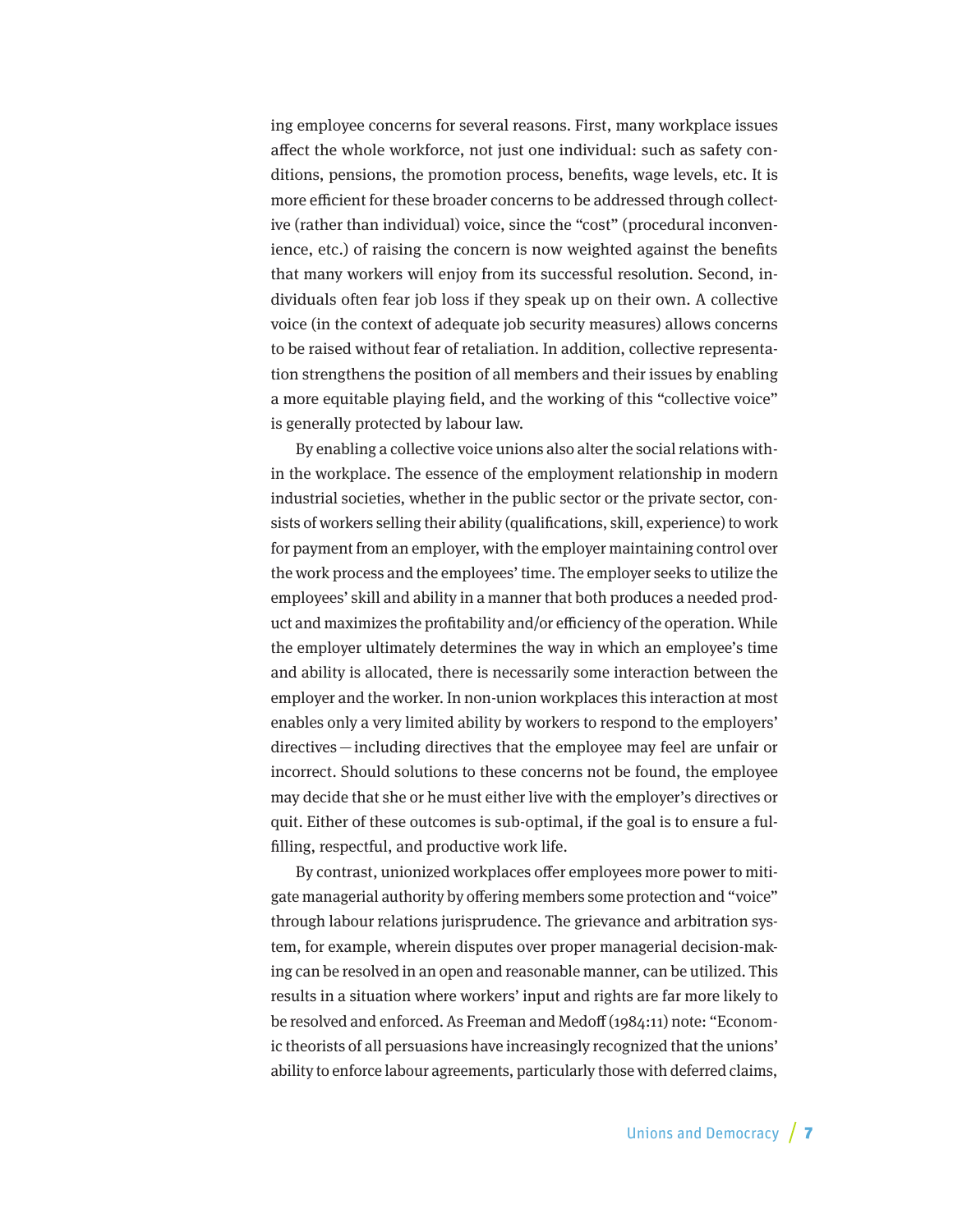creates the possibility for improved labour contracts and arrangements and higher economic efficiency."

Unions offer management through collective bargaining a critical opportunity to learn about the concerns of employees and thereby improve the operation of the workplace. Hence, in most cases, unions are associated with improved efficiency and higher levels of productivity. Indeed, Freeman and Medoff (1984:11) insist that focusing only on the economic activity of unions (that is, their ability to improve compensation and working conditions through collective bargaining) leads to an inaccurate representation of the role unions play in a democratic society. The alternative perspective, the "voice/response" function of unions, enables a more realistic and well-rounded understanding of what unions actually do, and the processes that allow them to have this positive impact.

Of course, no workplace — even a unionized one — is a perfect or complete democracy. After all, in the private sector it is the owners of the workplace and the top managers they hire that make the majority of decisions, even where their employees are unionized. All collective agreements contain a "management's rights" clause affirming the employer's right to do as it wishes except for the specified issues where the collective agreement provides for alternative decision-making procedures. Public sector workplaces, no matter how benevolent management may be, also tend to be directed from the top down, and the provisions of union contracts only moderate (not eliminate) management's authority.

The workings of the democratic structures and processes integrally associated with unionization and collective bargaining constitute another important dimension of democracy in the workplace. For example, voting to ratify or reject a contract that determines one's wages, benefits and working conditions is a significant and fundamentally democratic  $act$  – one that provides working people with a greater sense of participation and control in their work lives. The same is true of electing a bargaining team to negotiate a new collective agreement based on the issues members voted on, as well as electing the leaders of the local union. The ability to grieve alleged violations of the collective agreement and resolve issues of due process is also important. Collective agreements and due process help protect members against arbitrary decisions and work rules, unfair termination, challenge discrimination on the basis of gender or colour, promote equal pay for similar work, oppose unfair treatment, and more. The opportunities for participation provided to workers through union membership and collective bargaining are an important way to ensure they have input to workplace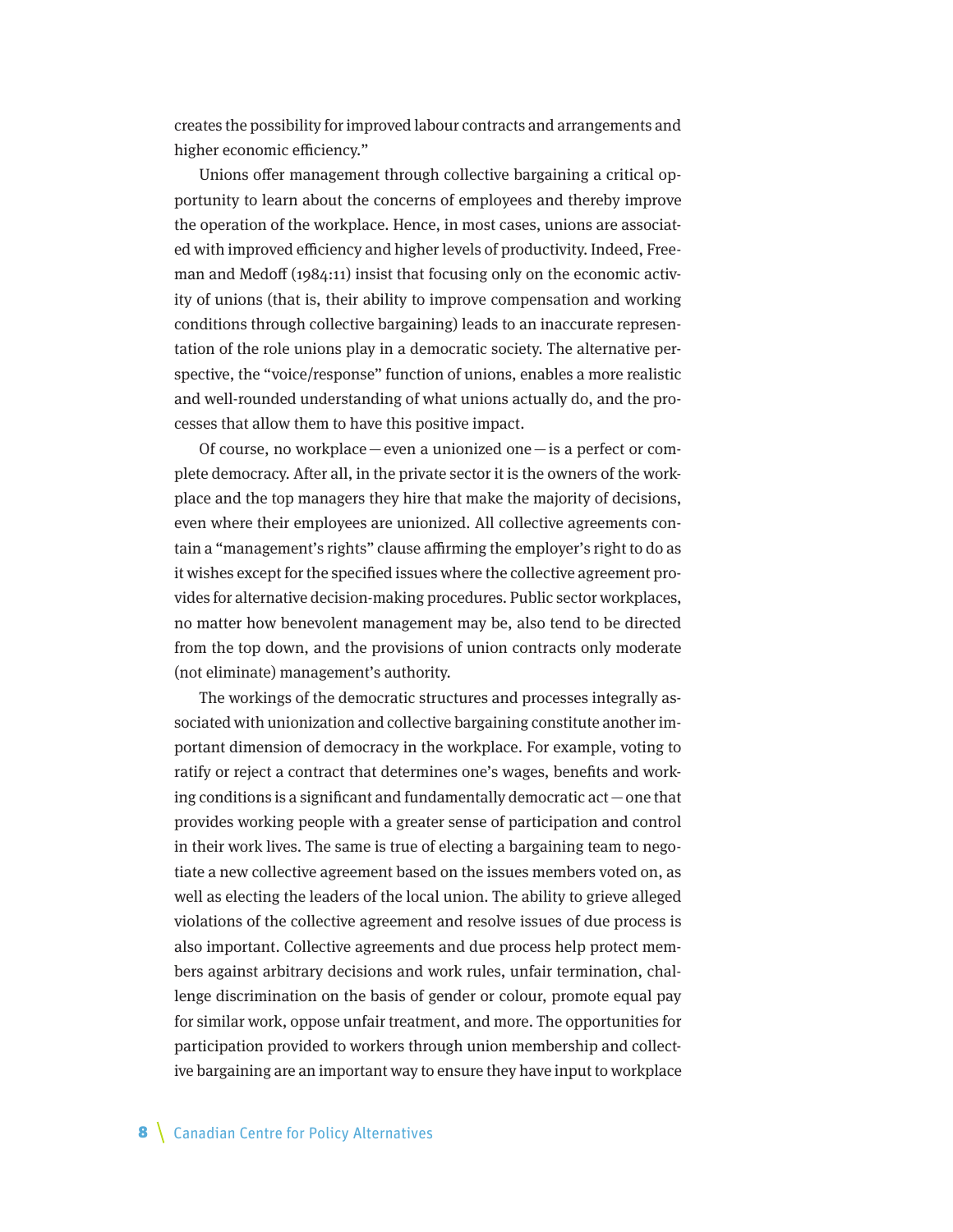matters that affect them, and have productive and efficient ways to express their dissatisfaction (instead of letting those grievances build up, often boiling over in less productive expressions of anger).

To note the opportunities for democratic participation on such important issues does not mean that everyone avails themselves of such opportunities anymore than the right to vote for governments means that everyone votes. In addition: "Meaningful democracy," say Kumar and Schenk (2006:51) in Paths to Union Renewal, "is about more than elections every two years" it is also about membership engagement and "decision-making on the issues that affect their daily lives and thereby expanding their political education, developing their capacities, and thus their confidence in themselves and their collective power as workers."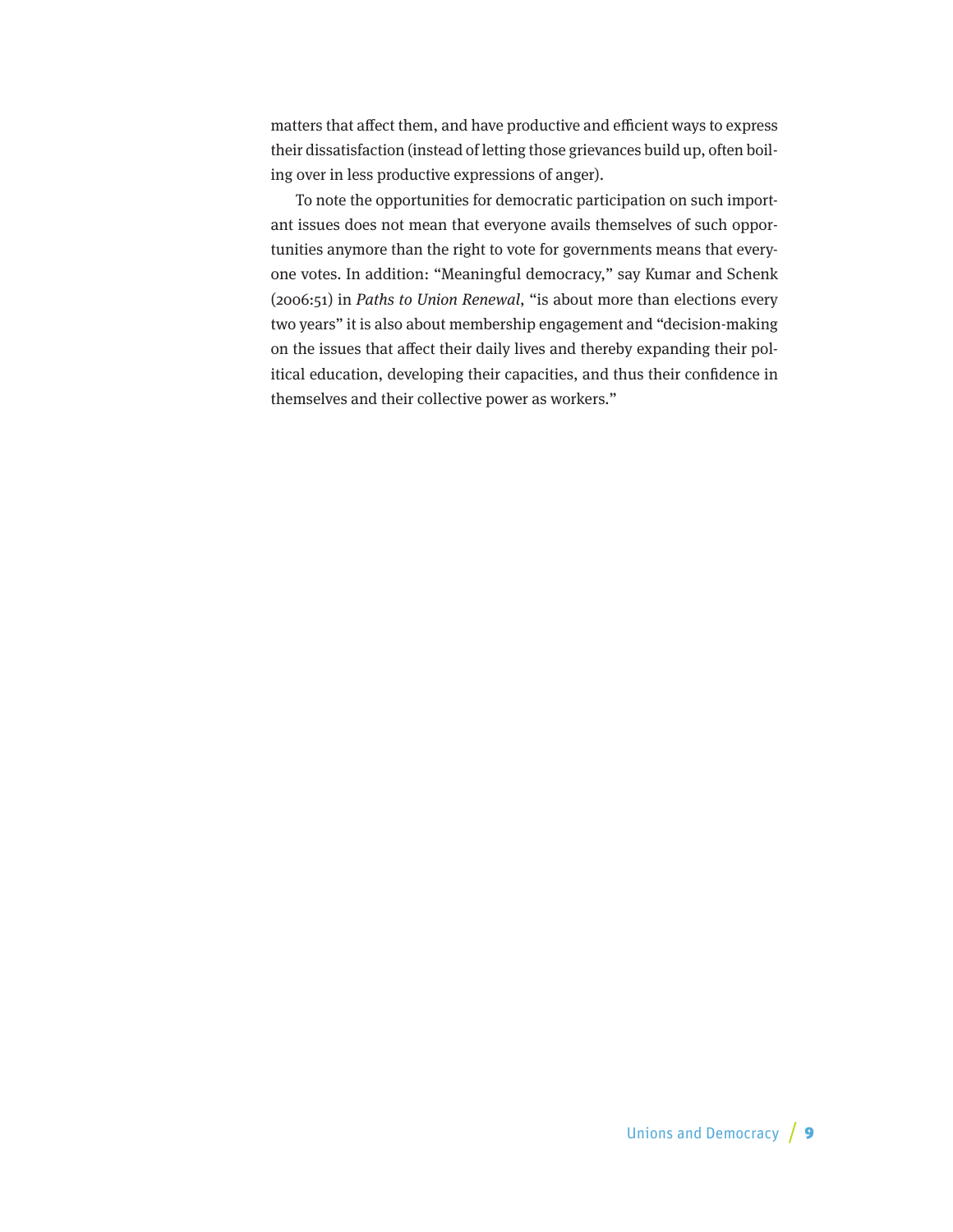# Unions and Democracy in Society

Over the decades, labour movements in Canada and many other countries have been front and centre in the fight for democratic freedoms and practices in society, as well as in the workplace. With the support of the labour movement, in 1972 Canada signed the ILO's Convention 87, which recognizes freedom of association and the right of workers to organize unions as fundamental human rights. Labour rights are seen quite correctly as a key component of human rights—and trade unions have been the most determined and consistent defenders of these fundamental freedoms ever since, even in the face of repeated interventions by Canadian governments (federal and provincial) which limited or suspended these rights.

A recent report by the International Labour Organization (2008) found that higher rates of unionization tended to be associated with a stronger range of social rights beyond the workplace. Some of the dimensions of this broader social and democratic impact associated with stronger unions include progressive taxation, stronger income security programs, and stronger labour laws. Given the emphasis that unions in all countries place on campaigning for social and economic policies that protect working people in all areas of their lives, this association between stronger unions and better social protections is not surprising.

Across Canada unions historically led the fight for the eight-hour workday, better employment and labour standards, training and income support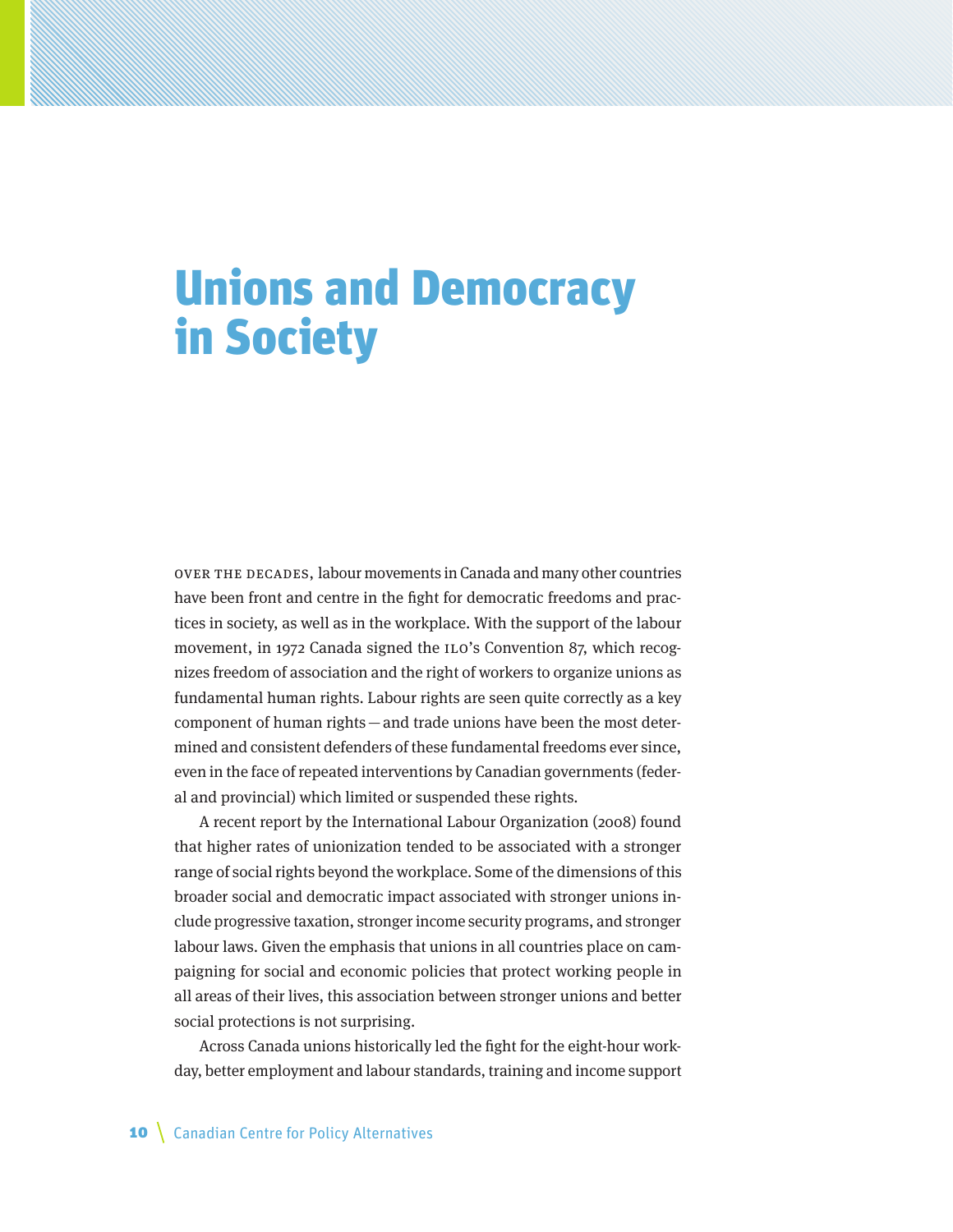for the unemployed, public pensions (including the Canada Pension Plan), workplace health and safety laws, minimum wages, services and benefits for injured workers, and parental and maternity benefits. In every case, these achievements have become common social rights extended to everyone, not only to union members. Thus unions serve as an important democratic voice for all working people. Without that voice (and the research, communications, and advocacy which unions can bring to bear on these issues), that forward progress in basic social and labour standards would not have been possible.

But in addition to helping to shape more progressive and inclusive policies, unions also play a meaningful role in ensuring that those policies are adequately implemented and enforced. For example, most developed countries (including Canada) have seemingly strong legal protections regarding health and safety practices, minimum employment standards, and other key determinants of the quality of work life. However, there is never a guarantee that those laws are actually enforced (especially in private-sector workplaces). Unions have been shown to be strongly associated with better enforcement of laws and standards that are supposed to apply to all workers—but that would exist only on paper were it not for the ongoing efforts of unions to expose abuses and strengthen employment protections (see Tucker-Simmons, 2013). In this regard, unions help to enforce the rule of law, a fundamental dimension of any democracy.

Finally, unions can also directly enhance the level of participation of their own members in broader democratic life, for many reasons. Unions help to educate working people about the broader issues (including economic and social policy debates) that affect them. Unions encourage participation by their members in broader community life, including political campaigns and elections. Participation in collective bargaining and other union activities gives working people a greater sense of confidence regarding their ability to speak out and be heard. For all these reasons, international and comparative evidence shows that democratic participation by union members (including voting in elections) is significantly higher for union members than for non-members, after controlling for other explanatory factors. This effect is especially strong for working people with otherwise "lower" levels of socio-economic status (see Kerrissey and Schofer, 2013).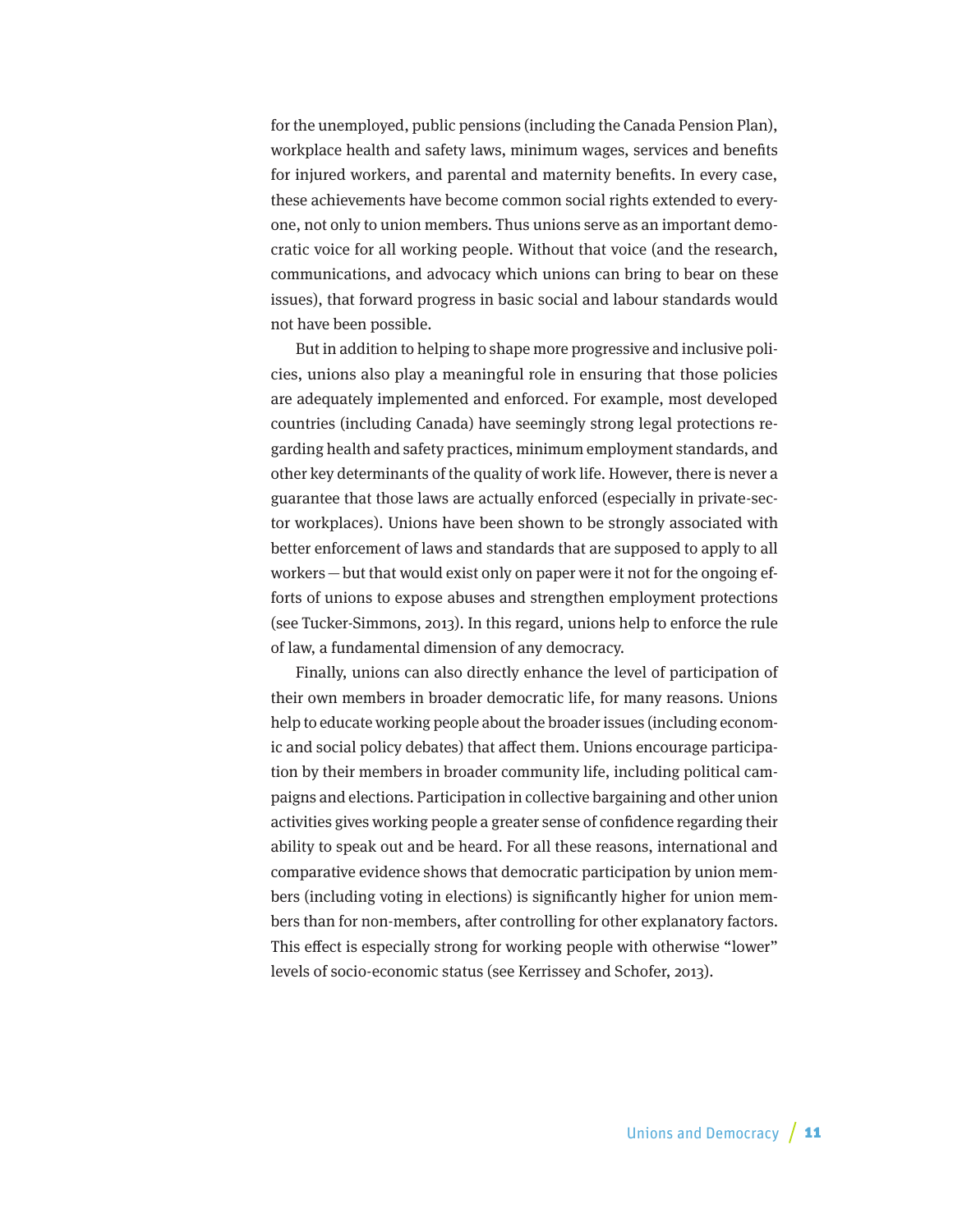# Inequality and **Democracy**

INEQUALITY "WORKS ITS way into all...dimensions of human experience" notes economist Yalnizyan (2008:3). "Simply put," says Lynk (2009:20), "more unequal societies tend to produce greater levels of dysfunction." As more and more economic wealth is concentrated in fewer and fewer hands, so is political power: the power to influence public opinion, legislative agendas, and government policy. For those at the lower rungs on the ladder, this growing gap translates into inequality of economic opportunity, inferior health outcomes, inadequate housing, poor diet, less readiness to learn, higher levels of mental illness and crime, reduced productivity, and ultimately to shorter lifespan (ILO, 2008; Wilkinson & Pickett, 2009). These negative outcomes correspond to less civic engagement, less social stability, and lower economic growth. Should this trend to increased inequality be allowed to exacerbate, it will imply both increased human suffering and an enormous waste of "human capital" that could otherwise contribute to the common good.

The ongoing rise of inequality in many industrialized countries has occasioned a renewed interest in the subject. Research into the causes of growing inequality has identified the erosion of union density and collective bargaining coverage as a key determinant of this growing gap. For example, the two countries with the largest declines in unionization since the 1970s are the United States and the United Kingdom. These two countries have also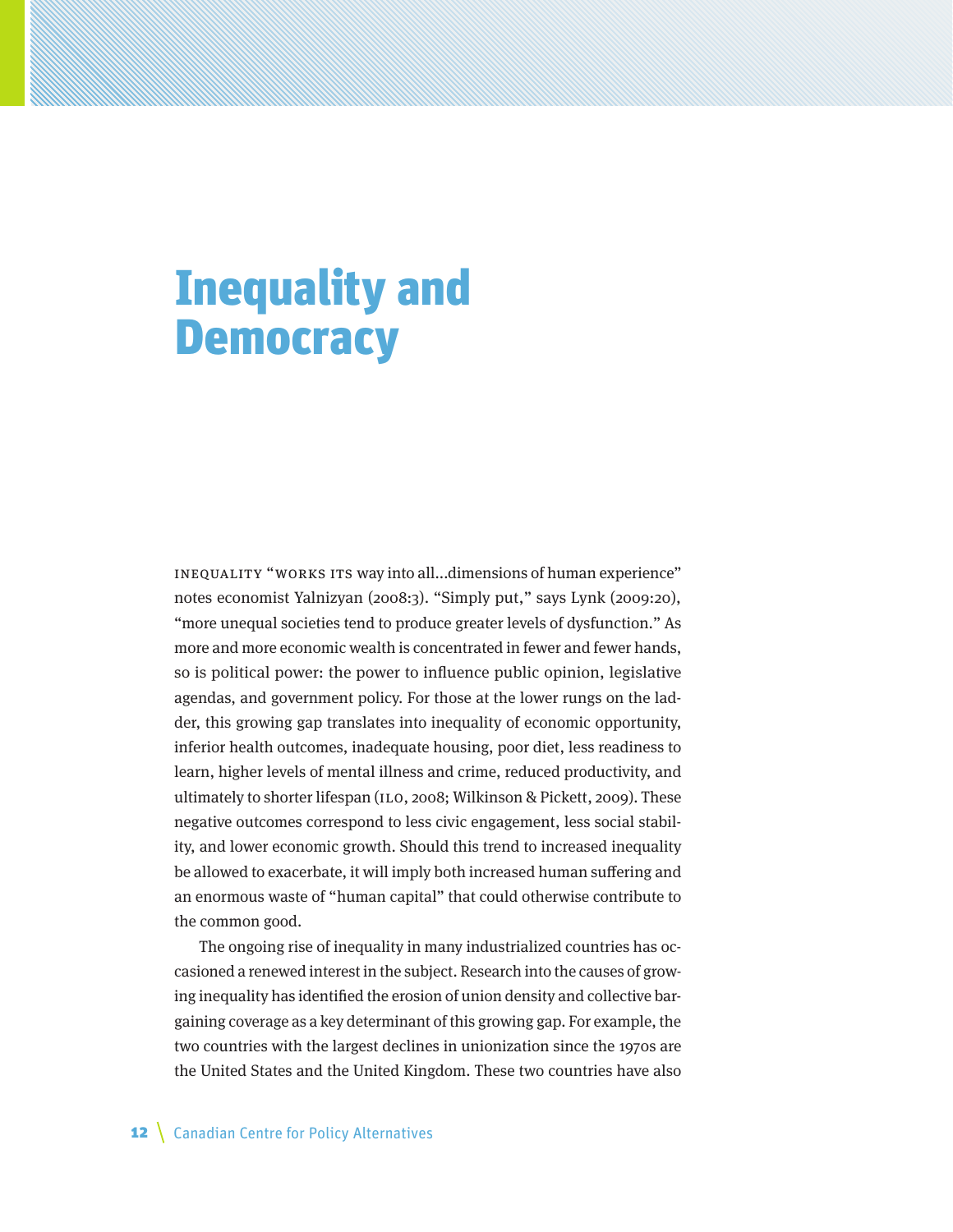experienced the largest increase in wage inequality, raising again the question of the linkage between inequality and unionization. David Card, Thomas Lemieux and Craig Riddell have made a very thorough contribution on this issue, examining developments not only in the U. S. and the U.K., but also Canada. Their findings concur with Freeman's earlier work, namely, "that, overall, unions tend to reduce wage inequality among men because the inequality-increasing 'between-sector' effect is smaller than the dispersionreducing 'within-sector' effect." (Card et al, 2004:24). Thus the authors find that unions have an equalizing effect on the dispersion of wages across skill groups in all three countries. They attribute approximately 15% of Canada's growth in inequality during the 1980s and '90s to declining unionization. In the U.S. and the U.K., where more dramatic union declines occurred, they attribute over a 20% rise in inequality due to lower rates of unionization, usually in turn the result of manufacturing closures.

A recent edition of the International Labour Organization's World of Work Report (ILO 2008) provided a comprehensive study of fifty-one countries and documented a clear and positive correlation between unionization and income equality. The countries in which income inequality was on average lower tended to be those that had a higher union density rate; vice versa, the countries with high income inequality tended to have a lower unionization rate. Also Bruce Weston and Jake Rosenfeld, writing in the American Sociological Review (ASA) (August, 2011), found that the plunge in unionization in the U.S. accounts for approximately a fifth of the increase in hourly wage inequality among women and about a third among men. Author Bruce Weston, interviewed by ASA, held that their study "underscores the role of unions as an equalizing force in the labour market."

In summary, it is clear that at the macroeconomic level, unions tend to lift up the lower economic levels, spread out and expand the middle levels, and reduce the concentration of wealth at the top. This effect is experienced both through unions' direct influence on compensation patterns (through collective bargaining), but also through their indirect influence on broader economic and social policies (such as advocating for higher minimum wages and other pro-employee measures). At the micro level, meanwhile, the pro-equality impacts of unions are also very strong, through their demonstrated effect in compressing wage scales within individual workplaces.

By reducing inequality and enhancing social inclusion, unions play an additional important function in enhancing modern democracy—beyond their direct value as democratic institutions in their own right, that allow working people more opportunities to engage and influence their own lives.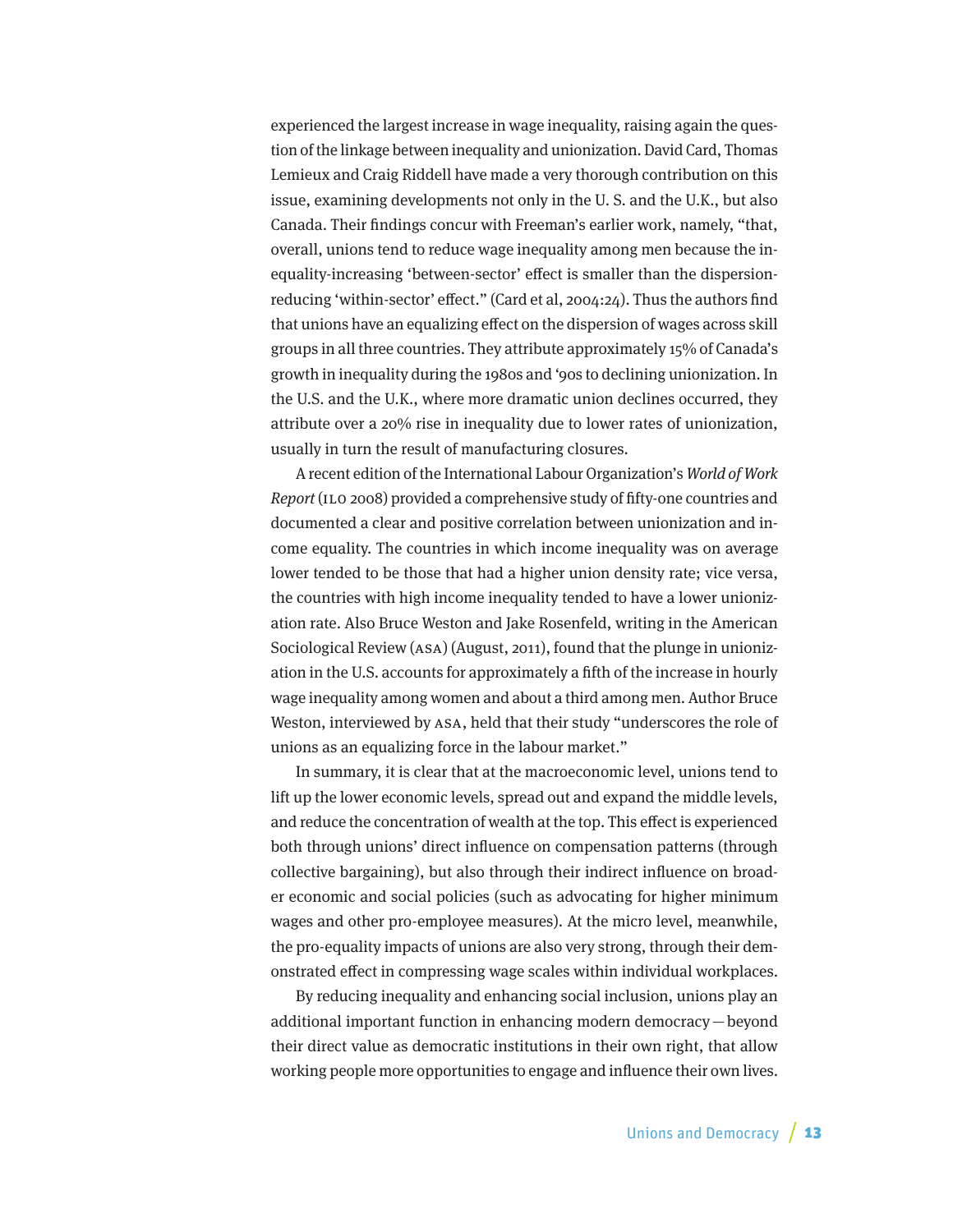A growing body of international research indicates that rising inequality is closely associated with declining social, community, and democratic participation (Rothstein, 2011; Himelfarb, 2013). This association reflects the negative impact of poverty for those at the bottom on literacy, community engagement, and self-worth, as well as the impact of wealth concentration on such factors as control over the media. In the words of Solt (2008, p. 48), "Income inequality powerfully depresses political interest, the frequency of political discussion, and participation in elections among all but the most affluent quintile of citizens." In this manner, unions play an increasingly important democratic function by moderating the trend toward growing inequality that is visible across many industrialized countries, and hence providing average working people with the economic and institutional power to participate more fully in democratic life.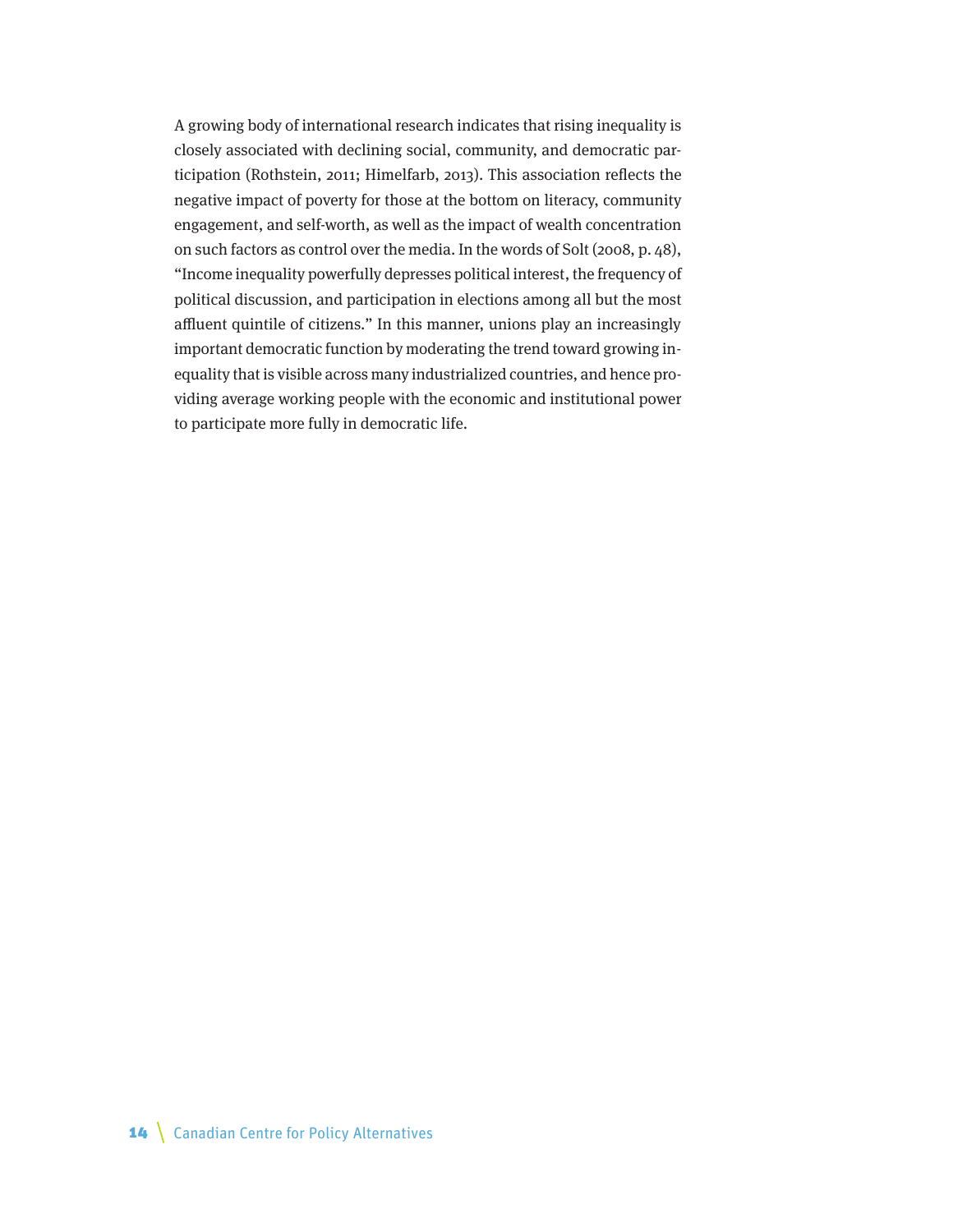## Conclusion

UNIONS AND COLLECTIVE bargaining have an influence on society that extends far beyond the collective bargaining table, where immediate decisions are made regarding compensation, working conditions, and other day-today features of work life. By providing a unique opportunity for democratic participation, unions demonstrably lift the degree of engagement and participation of their members in all spheres of life: the workplace, the community, and in political life more generally. Unions provide the only consistent collective voice for working people, both in the workplace and more generally in society. They help to shape government laws and policies so that working people enjoy greater security and protection—and then they help to ensure that those laws are meaningfully enforced. International evidence indicates clearly that unions are positively associated with equality, inclusion, and participation. In this context, government policies which restrict union membership and collective bargaining opportunities will have a broad negative influence: not just on particular workers who will as a result lose the ability to achieve better compensation and working conditions, but on the functioning of our entire society.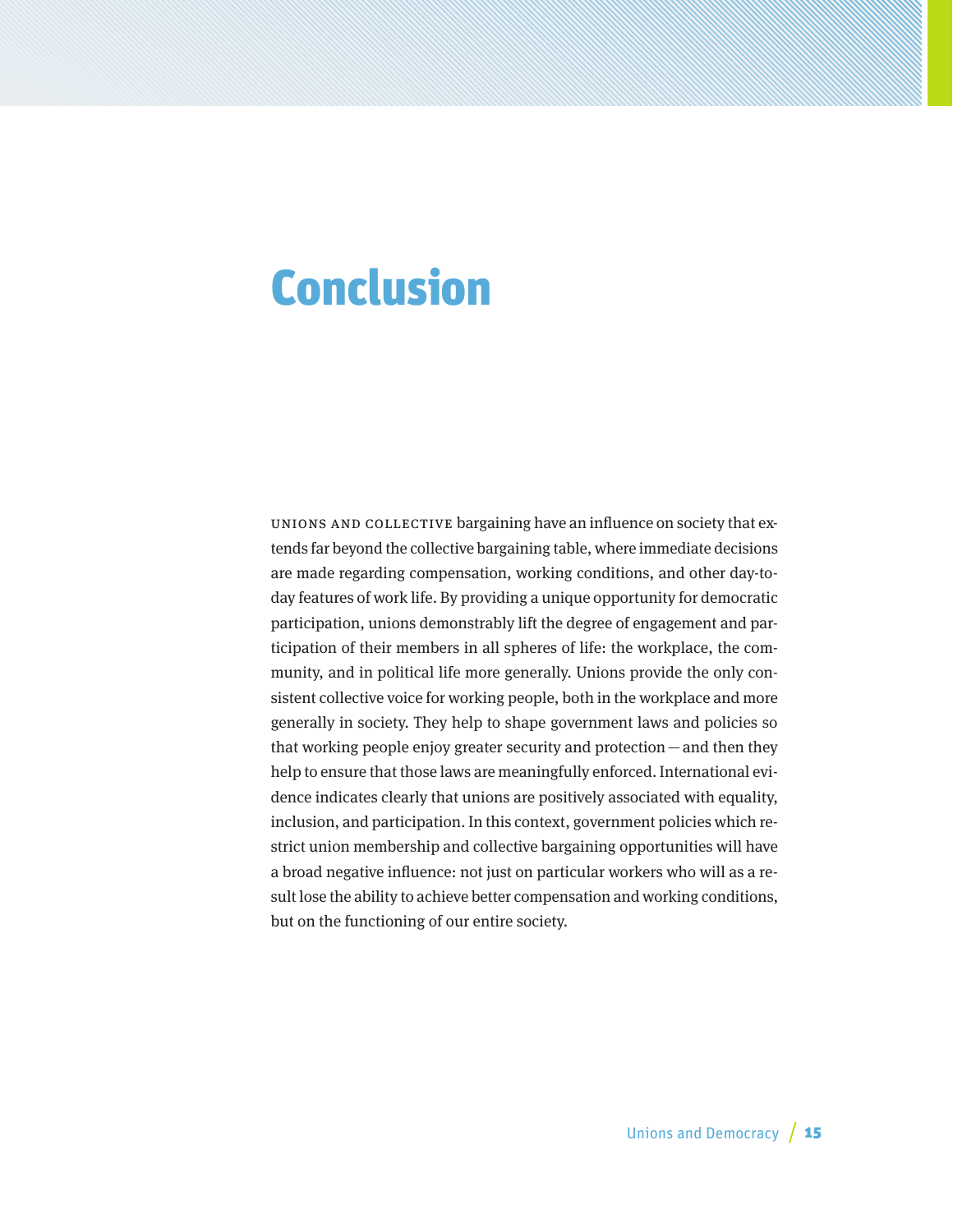### References

Card, D. T. Lemieux and W. C. Riddell (2004). "Unions and Wage Inequality: A Comparative Study of the U.S., the U.K., and Canada." Journal of Labor Research, 25.

Freeman, R. & J. Medoff (1984). What Do Unions Do? New York: Basic Books

Himelfarb, Alex (2013). "Why Canadians Have No Time for Politics," Toronto Star (July 17).

Hirschman, A. (1971). Exit, Voice and Loyalty, Cambridge, Mass. Harvard University Press.

International Labour Organization (2008). World of Work Report 2008: Income Inequalities in the Age of Financial Globalization. Geneva: International Labour Organization.

Lynk, M. (2009). "Labour Law and the New Inequality," University of New Brunswick Law Journal, Vol. 59.

Rothstein, Bo (2011). The Quality of Government: Corruption, Social Trust, and Inequality in International Perspective (Chicago: University of Chicago Press).

Solt, Frederick (2008). "Economic Inequality and Democratic Political Engagement," American Journal of Political Science 52(1), pp. 48–60.

Tucker-Simmons, Daniel (2013). Open for Business, Closed for Workers: Employment Standards, the Enforcement Deficit, and Vulnerable Workers in Canada (Ottawa: Broadbent Institute).

Weston, B., and J. Rosenfeld (2011). American Sociological Association (ASA) Newswire (July 21, 2011).

Wilkinson, Richard G., and Kate Pickett (2009). The Spirit Level: Why More Equal Societies Almost Always Do Better (London: Allen Lane).

Yalnizyan, A. (2008) Why Inequality Matters. Ottawa: Canadian Centre for Policy Alternatives.